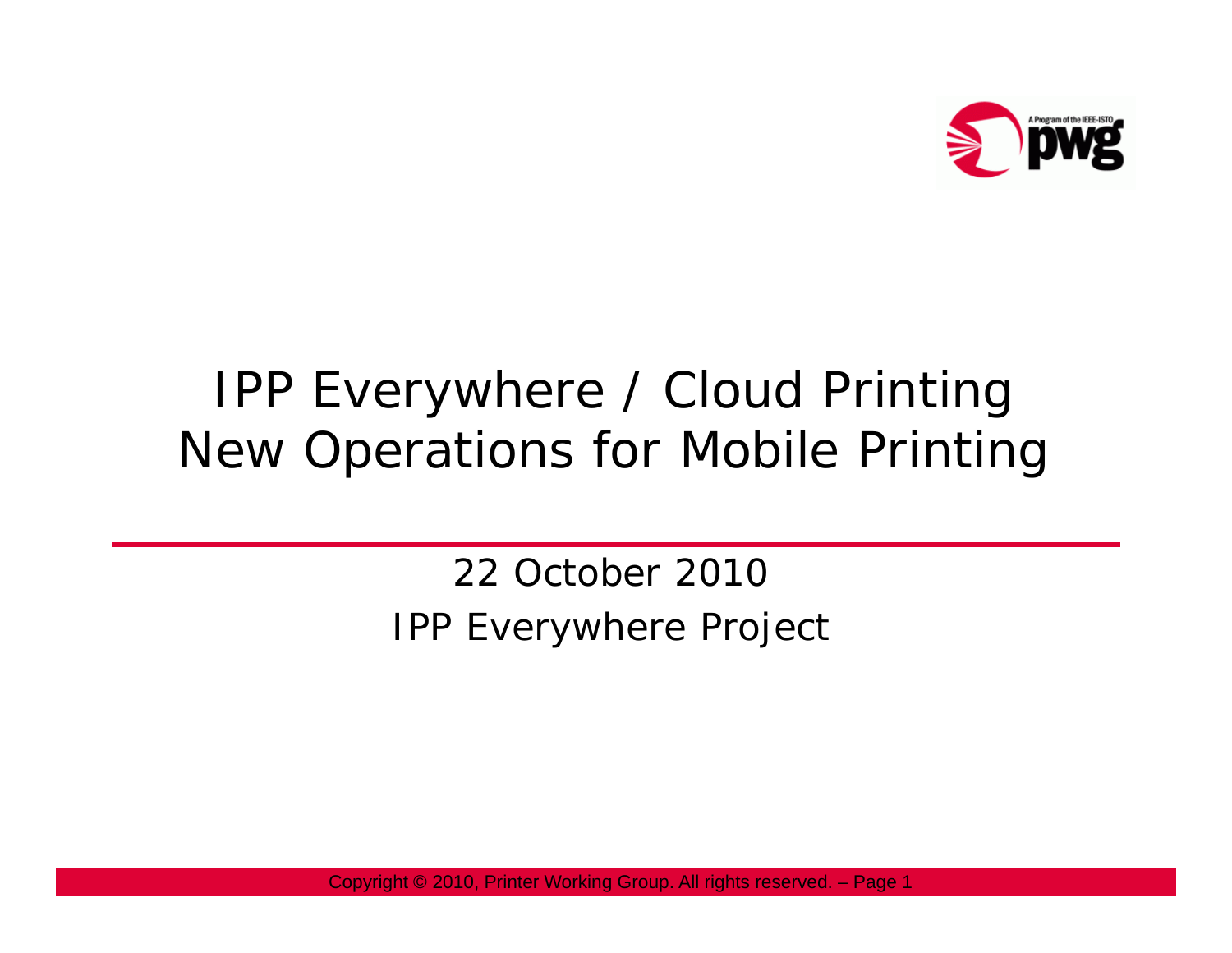## Rationale for New Operations for Mobile Printin g



- $\bullet$  IPP Everywhere and Cloud Printing models use Print Services accessed via TCP/IP connections
	- Firewalls and routers block incoming connections
	- Print Services must notify Printers of available new jobs
		- Email is slow and requires device configuration
		- Instant messaging is resource intensive and requires device confi guration
- New operations should use outgoing connections from the Printer to the Print Service
	- Printer takes Client role to initiate connections and send operation requests to the Print Service (Server)
	- Print Service takes Server role (i.e., Printer) to accept incoming connections and receive operation requests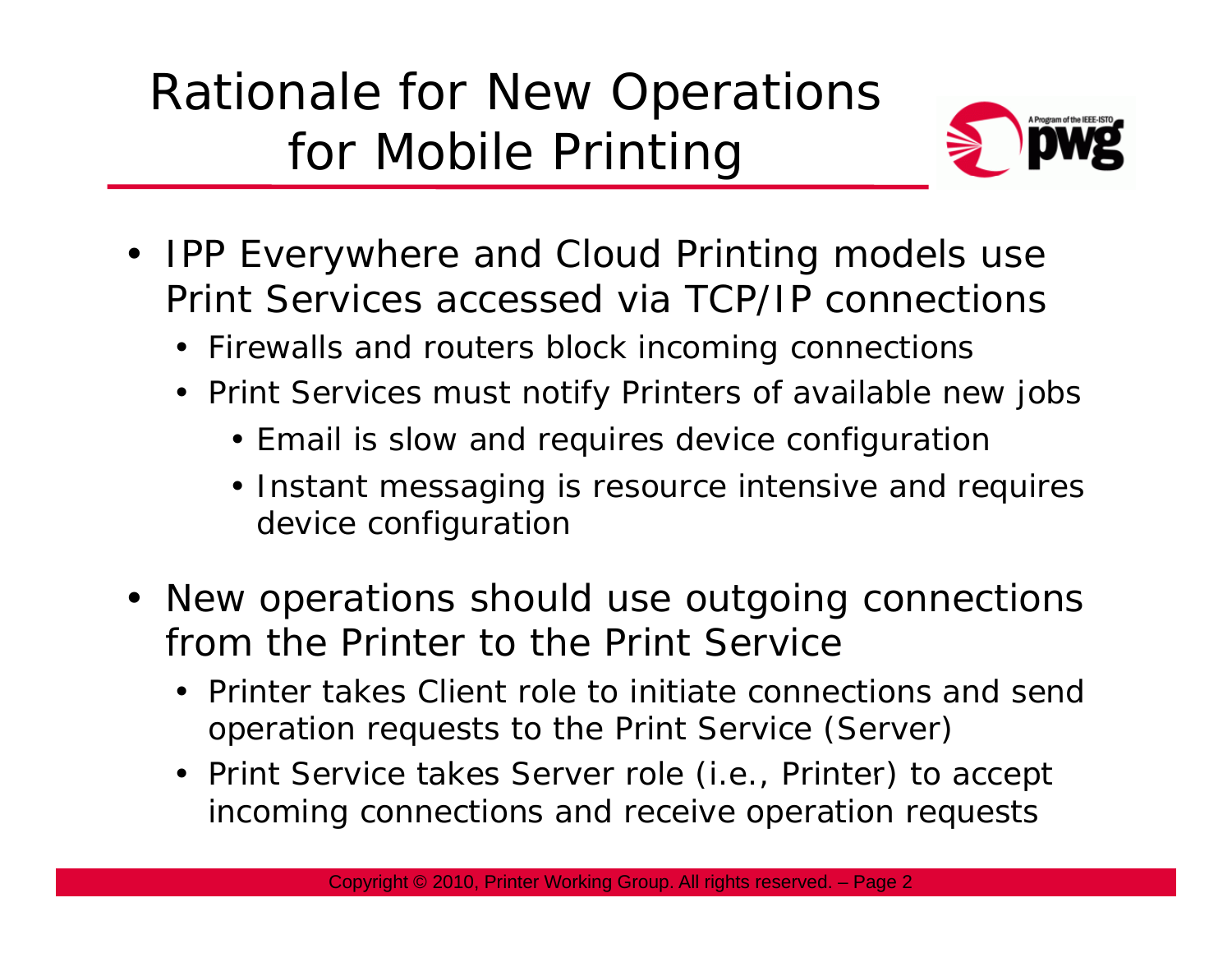# Proposed New Operations for Mobile Printin g – 1 of 4



- Create-Printer-Registration
	- Create-Printer-Registration request (request-id, printer-uuid, [registration-lease-duration])
		- register Printer with Server (X.509 certificate in TLS layer)
	- Create-Printer-Registration response (request-id, status-code, [server-uuid], [registration-lease-duration], [fetch-interval]) – respond w/ Registration lease duration and fetch interval (i.e., Server-directed polling)
- Create-Client-Registration
	- Create-Client-Registration request (request-id, client-uuid, [registration-lease-duration])
		- register Client with Server (X.509 certificate in TLS layer)
	- Create-Client-Registration response (request-id, status-code, [server-uuid], [registration-lease-duration])
		- respond w/ Registration lease duration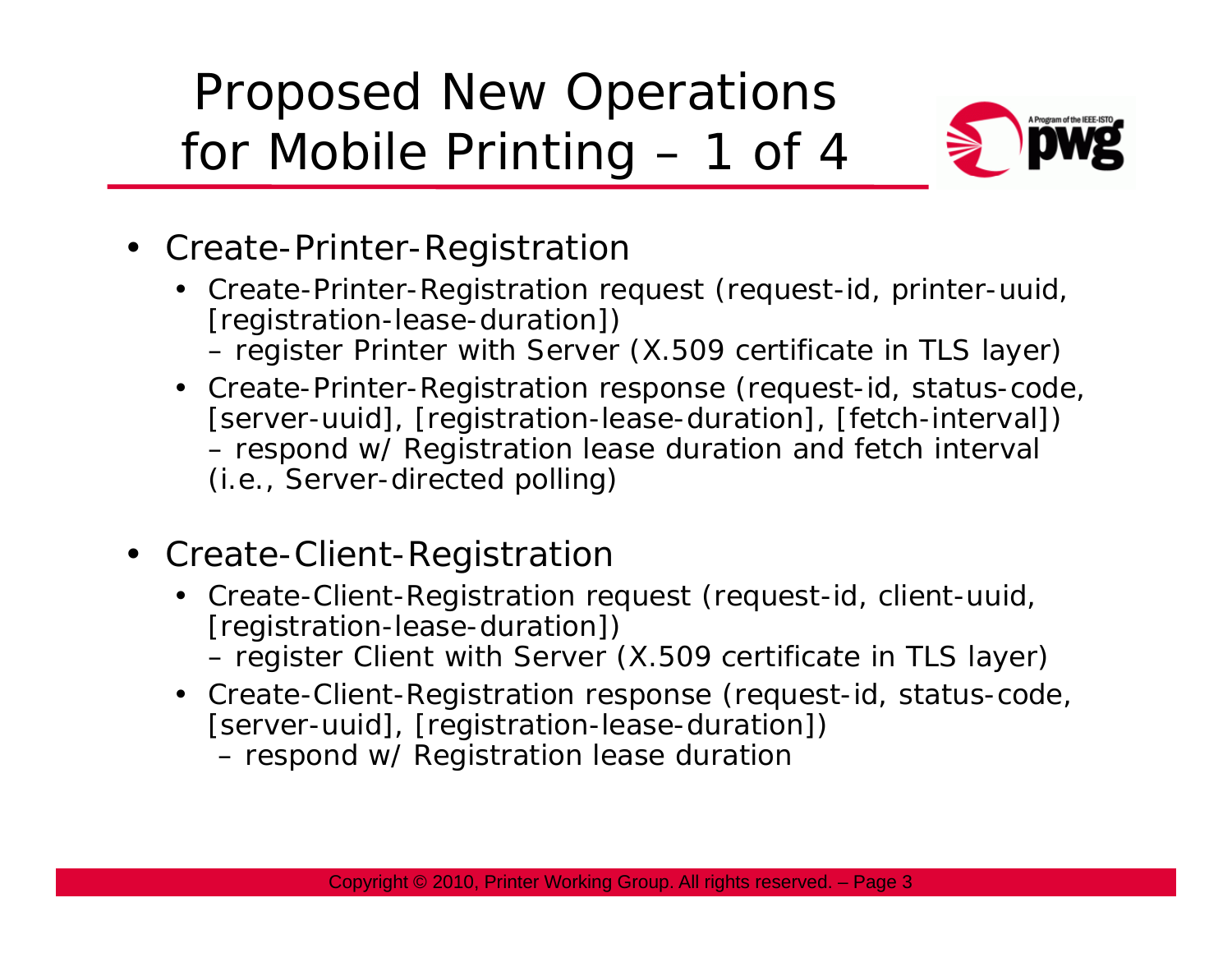# Proposed New Operations for Mobile Printin g – 2 of 4



- Get-Available-Jobs
	- Get-Available-Jobs request (request-id, printer-uuid, gettimeout)
		- query for list of available Jobs from Server w/ timeout
	- Get-Available-Jobs response (request-id, status-code, \*[jobuuid])
- Fetch-Jobs
	- Fetch-Jobs request (request-id, printer-uuid, fetch-timeout, \*[job-uuid])
		- fetch any or specific available Jobs from Server w/ timeout
	- Fetch-Jobs response (request-id, status-code, \*[Create-Job request or Print-URI request])
- Reply-To-Jobs
	- Reply-To-Jobs request (request-id, printer-uuid, 1\*[Create-Job response or Print-URI response)
		- accept or reject Jobs after fetching from Serve r
	- Reply-To-Jobs response (request-id, status-code)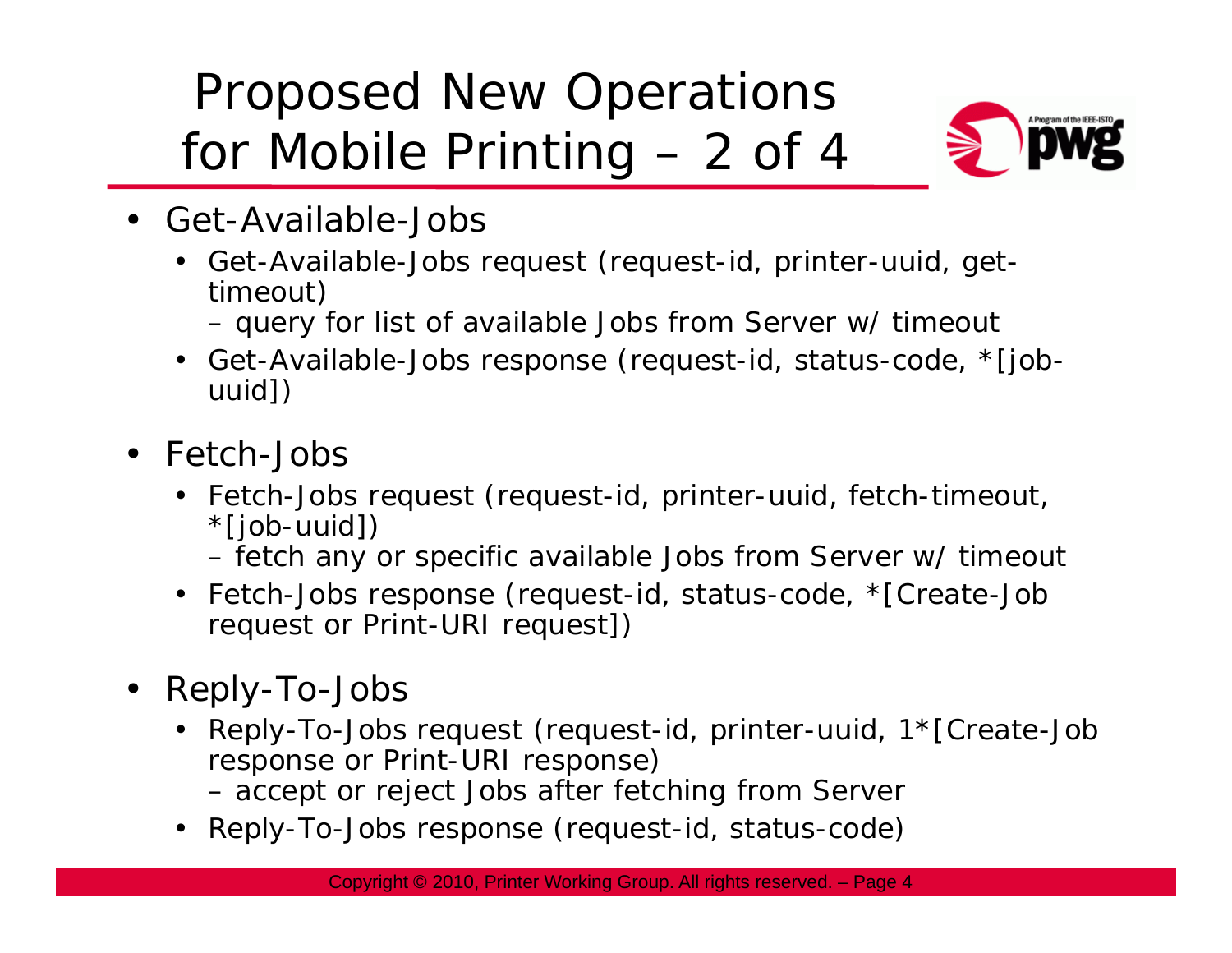# Proposed New Operations for Mobile Printin g – 3 of 4



- Fetch-Documents
	- Fetch-Documents request (request-id, printer-uuid, fetchtimeout, [job-uuid])
		- fetch Documents for Job fetched from Server w/ timeout
	- Fetch-Documents response (request-id, status-code, \*[Send-Document request])
- • Reply-To-Documents
	- Reply-To-Documents request (request-id, printer-uuid, jobuuid, 1\*[Send-Document response])
		- accept or reject Documents after fetching from Server
	- Reply-To-Documents response (request-id, status-code)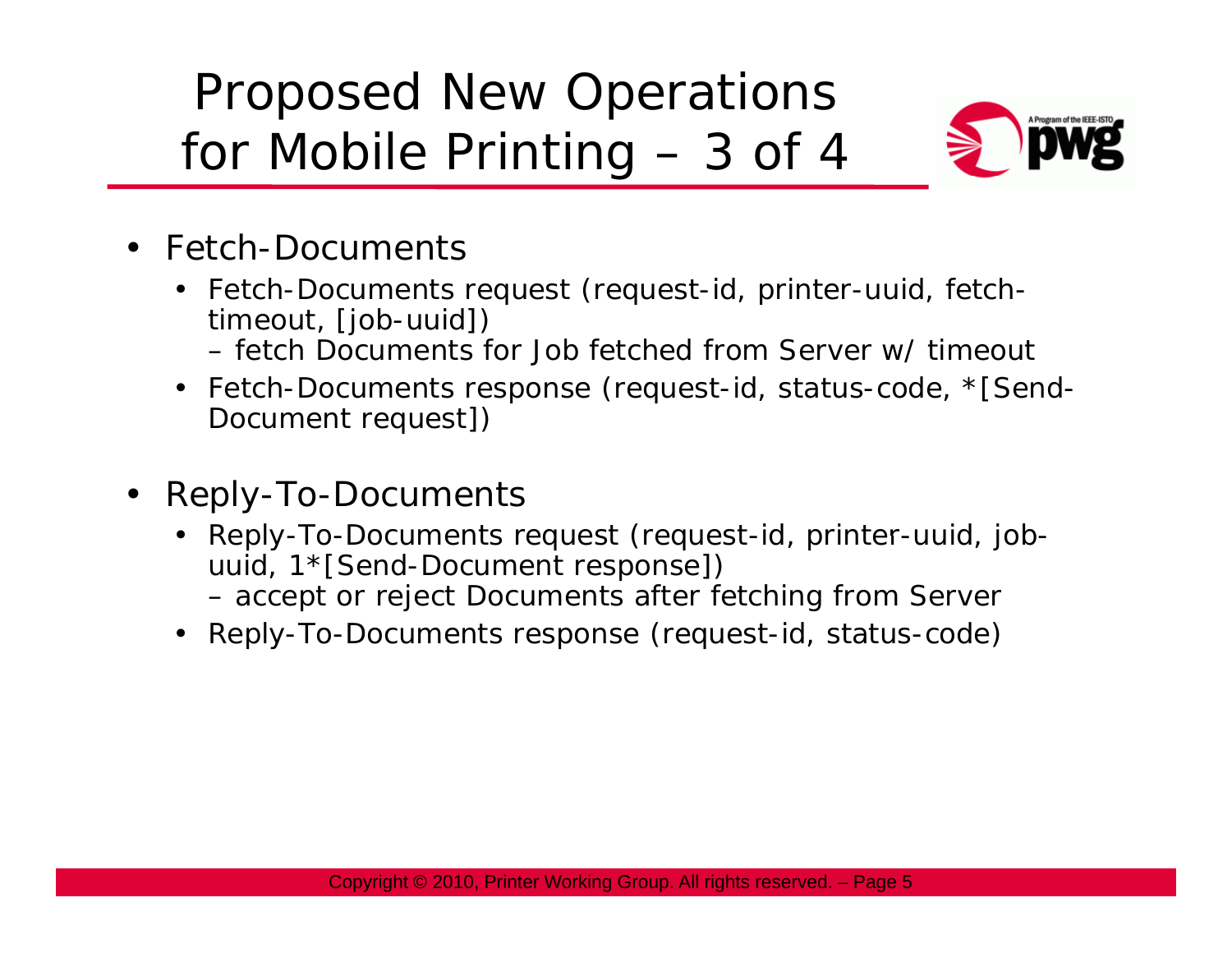# Proposed New Operations for Mobile Printin g – 4 of 4



- Report-Job-Progress
	- Report-Job-Progress request (request-id, printer-uuid, jobuuid, job-state, job-state-reasons, job-impressions-completed) – report job progress (i.e., output impressions)
	- Report-Job-State response (request-id, status-code)
- Report-Job-State
	- Report-Job-State request (request-id, printer-uuid, job-uuid, job-state, [job-state-reasons])
		- report job state change (processing, completed, etc.)
	- Report-Job-State response (request-id, status-code)
- Report-Printer-State
	- Report-Printer request (request-id, printer-uuid, printer-state, [printer-state-reasons])
		- report printer state change (idle, processing, etc.)
	- Report-Printer response (request-id, status-code)